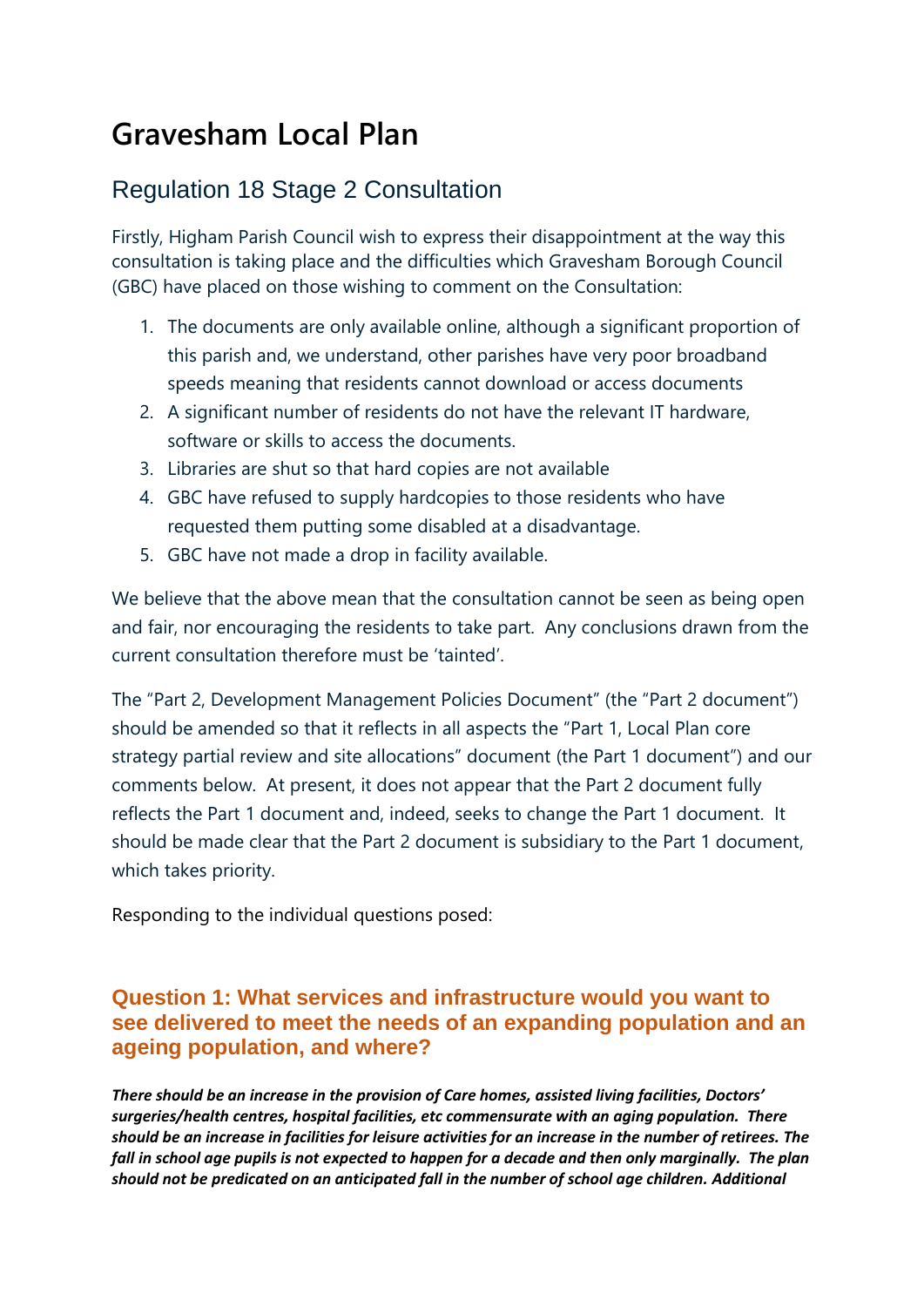*primary and secondary schools should be provided as part of, or prior to, any development to satisfy the increase in demand arising from the population increase. Provision of College facilities should also remain at least at the current level. The needs of those wanting to 'downsize' as they get older should also be met by ensuring that there are sufficient bungalows and similar housing available in the community. At present, all too often Gravesham BC seem to consider that detached bungalows should be redeveloped (or extended upwards) to create large houses rather than being preserved to meet the varying needs of the population.*

*A number of locations do not have sufficient utility provision to cope with their existing population and such matters need addressing before any development can take place. For example, the sewer in School Lane, Higham regularly overflows resulting in waste water running down School Lane and then down the station approach road. Depending on the volume of water, rather than just jetting up through the slots in the manhole cover, the manhole cover lifts and then other matter, such as toilet paper escapes as well.*

*The proposals envisage a significant expansion within the parish settlements, apart from the sewer capacity, there is also the lack of capacity on the roads between Higham Station and the A226 and between Higham station and Chalk via the "lower road" (Chalk Road, Lower Road, Lower Higham Road) and Higham Station and Town Road Cliffe (B2000) via Chequers Street and Lower Rochester Road. The latter is the signposted HGV route but is less than 2 vehicles wide except where there are "informal" passing places and there is nothing stopping HGVs driving through the village (which they do many times a day) and find it difficult to negotiate with service buses, narrow roads and residents' parked cars (not having off road parking). This is dangerous past the school and bollards, etc which have been placed in the village to keep pedestrians safe and vehicles off the pavement are often broken or knocked over as a result.*

#### **Question 2: Do you agree with retaining the current Local Plan Core Strategy Vision? (Please explain your answer by providing additional detail where possible)**

*While it is good to have a challenging vision of where the direction of travel will lead, the proposed timescale "by 2028" is overly optimistic, especially with recent events. Also, some aspects may no longer be appropriate. Trying to decide these matters with any certainty in the midst of the current changes is unrealistic. While there will need to be significant changes to some aspects, it is too early to quantify with any certainty the amount of change and where. These need to be comprehensively reviewed in the first half of 2022, when some clarity and certainty may be possible.*

*Before 2020, it was already evident that the nature of retailing had shifted fundamentally, with a large reduction in demand for shop units and a number of retailers ceasing to trade (or only retaining a presence on line;) Therefore, the previous relationships between number of households and demand for retail units had ceased to hold true. The events of the last twelve months have accelerated this process to the extent that the only uncertainty is how much smaller the retail area of the town be in 10 years' time - 25%?, 50%? It certainly will not be larger.*

*The plan should identify which parts of the retail area will be developed for residential purposes. While accepting that the town centre needs improving and agreeing with the vision that "[r]egeneration and development will have conserved and enhanced the Borough's rich historic built environment", we would want to see an early start on town centre sites and limiting the majority of buildings to 3 or 4 storeys in order not to overshadow the historic environment. Trying*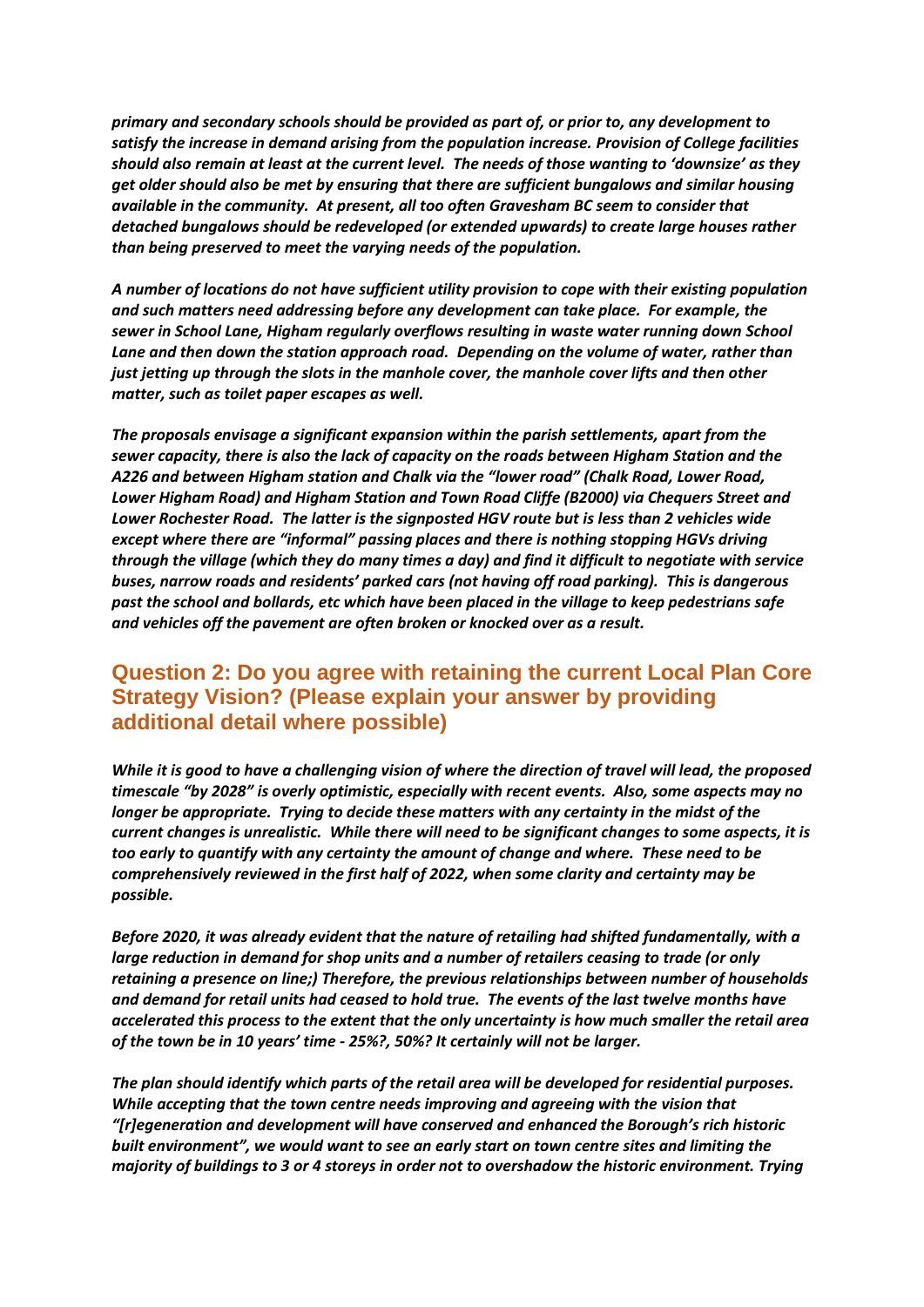*to preserve buildings for out of date uses will detract from the vibrancy and vitality of the town centre and its economic viability.*

*The Vision and Plan should be modified to cater for and address the increase in 'Working From Home', which large employers seem to expect to become a permanent feature of the way in which they arrange their office based staff. Indeed, some large employers in London are already changing their accommodation requirements to reflect this.*

#### **Question 3: Do you agree with retaining the current Local Plan Core Strategy Strategic Objectives with minor amendments? (Please explain your answer by providing additional detail where possible)**

*In general, it is unclear that these fully reflect the latest version of the National Planning Policy Framework (NPPF). The majority of the policies appear to still be broadly fit for purpose and we comment on them as set out below:* 

**SO1** Make the most efficient use of land by concentrating development on underused, derelict and previously developed land in the urban area of Gravesend and Northfleet, in particular former industrial sites along the Thames Riverside and in Gravesend town centre, and at Ebbsfleet. *Retain*

**SO2** Provide sufficient new homes to meet the future objectively assessed needs of the Borough's population, to include provision of affordable homes, homes for smaller households and older people, and sites for travellers within the urban area and rural settlements inset from the Green Belt. *This should be modified so that the 'assessed need' is specifically related to the predicted increase in population from 106,722 to 109,500 persons as shown in table 3 of the Regulation 18 document, giving rise to an anticipated need of 405 dwellings a year not the 655 a year adopted for the purpose of this report. All pre Brexit population growth estimates, relying as they did on assumed net inward migration from the 'EU27', have proven to be too high in actuality.*

**SO3** Ensure that the right amount, size and type of employment sites are available in Gravesend and Northfleet to diversify and strengthen the local economy and reduce out commuting. *Retain*

**SO4** Support existing neighbourhoods and create a number of new residential neighbourhoods, mixed use areas and employment areas along the Thames Riverside at Gravesend and Northfleet and on land at Coldharbour Road. *Retain*

**SO5** Create a mixed use community at Ebbsfleet including a sub-regionally significant office based employment hub in the longer term, to provide further jobs. *Retain*

**SO6** Enhance the role of Gravesend town centre as a public transport hub and as the main location for retail, leisure, culture and offices whilst preserving and enhancing its character as a riverside heritage town. *Modify to reflect NPPF including paragraph 85.*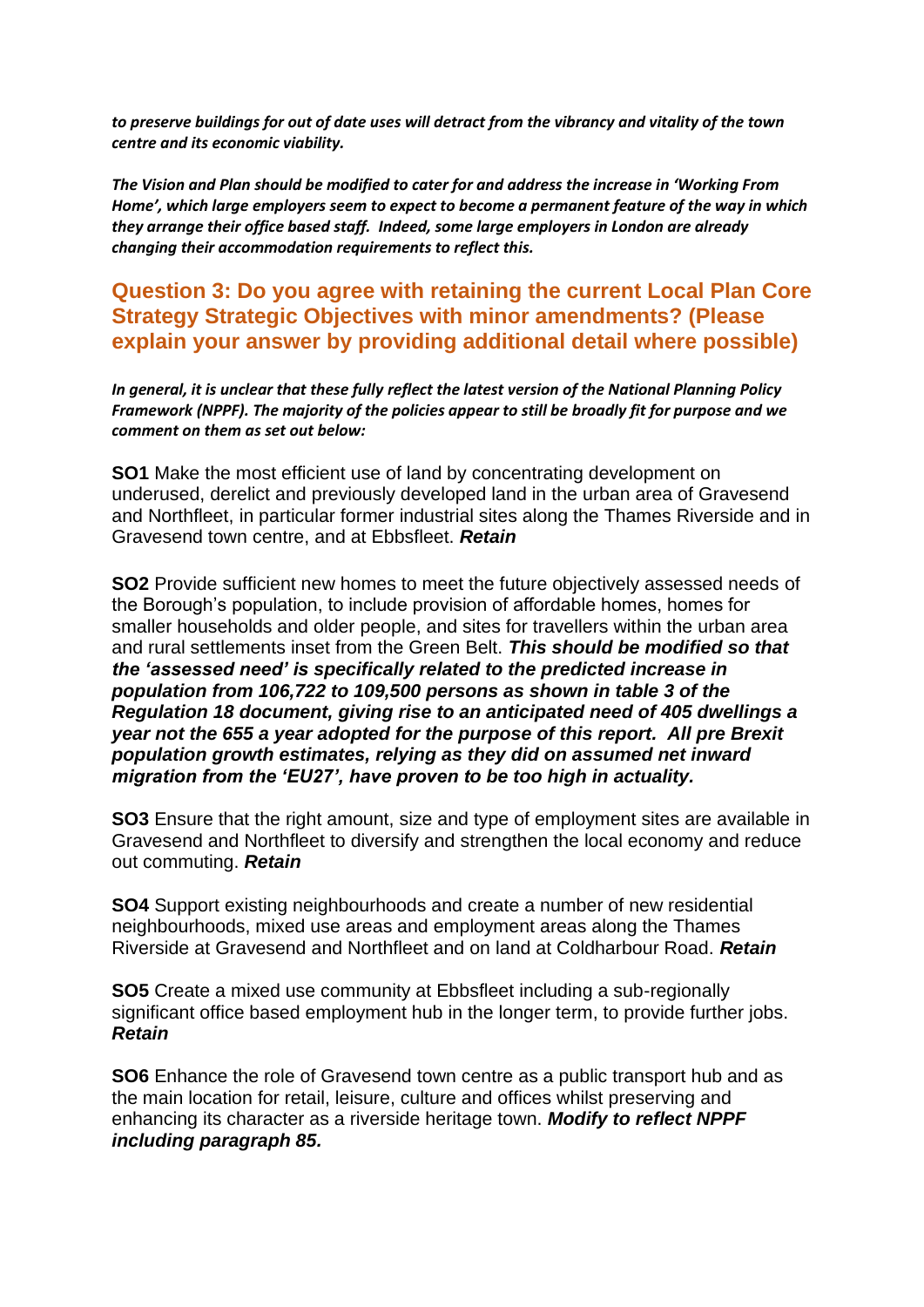**SO7** Enhance the Borough's public transport network to serve existing and new neighbourhoods and communities in Gravesend, Northfleet and Ebbsfleet. *Retain*

**SO8** Preserve the openness of the Green Belt, maintain its national and local planning purposes and protect it from inappropriate development. *Modify*, *the problem with this statement is "inappropriate". Development should only happen if it is to preserve or enhance existing settlements (eg by improving sustainability) or businesses. If "inappropriate" is retained in this Objective, then it should be defined/explained that it is being used as defined in paragraph 145 of NPPF.*

**SO9** Conserve and enhance the diverse rural landscape including the Kent Downs Area of Outstanding Natural Beauty and its setting. *This statement needs enhancing as it currently ignores the North Kent Marshes, which are at least as important and there appears to be no policy about supporting, maintaining and enhancing the agricultural businesses within the Borough, which is a significant omission.*

**SO10** Safeguard and where possible improve existing employment sites. *Retain*

**SO11** Seek to retain and improve the provision of existing services and facilities and ensure that sufficient facilities are provided to meet the needs arising from new development. *Retain*

**SO12** Safeguard and where possible enhance the retail character and function of the Borough's town centre and local centres. *Retain but acknowledge that (a) Gravesend town centre will only ever 'play second fiddle' to Bluewater and (b) the overall amount of retail space needed will reduce over the plan period.*

**SO13** Protect and enhance the Borough's heritage assets and historic environment. *Retain*

**SO14** Ensure that all new development makes a positive contribution to the local character and distinctiveness of the Borough, minimises the risk of crime, responds to climate change, and integrates into the existing built, historic and natural environment. *Retain*

**SO15** Improve opportunities for recreation, sport, walking and cycling. *Retain*

**SO16** Safeguard and enhance the biodiversity of the Borough. *Retain*

**SO17** Increase accessibility, reduce the need to travel, minimise congestion and improve air quality through the improved provision of local public transport and the provision of local jobs and services. *Retain, however we notice that bus routes subsidised by the Council are using older buses with higher harmful emissions. The Council should lead by insisting that 'improved provision' relates to the type of vehicle used as well as frequency.*

**SO18** As a minimum, safeguard the capacity of commercial wharves and other sites needed to support the River Thames as a working waterway. *Retain*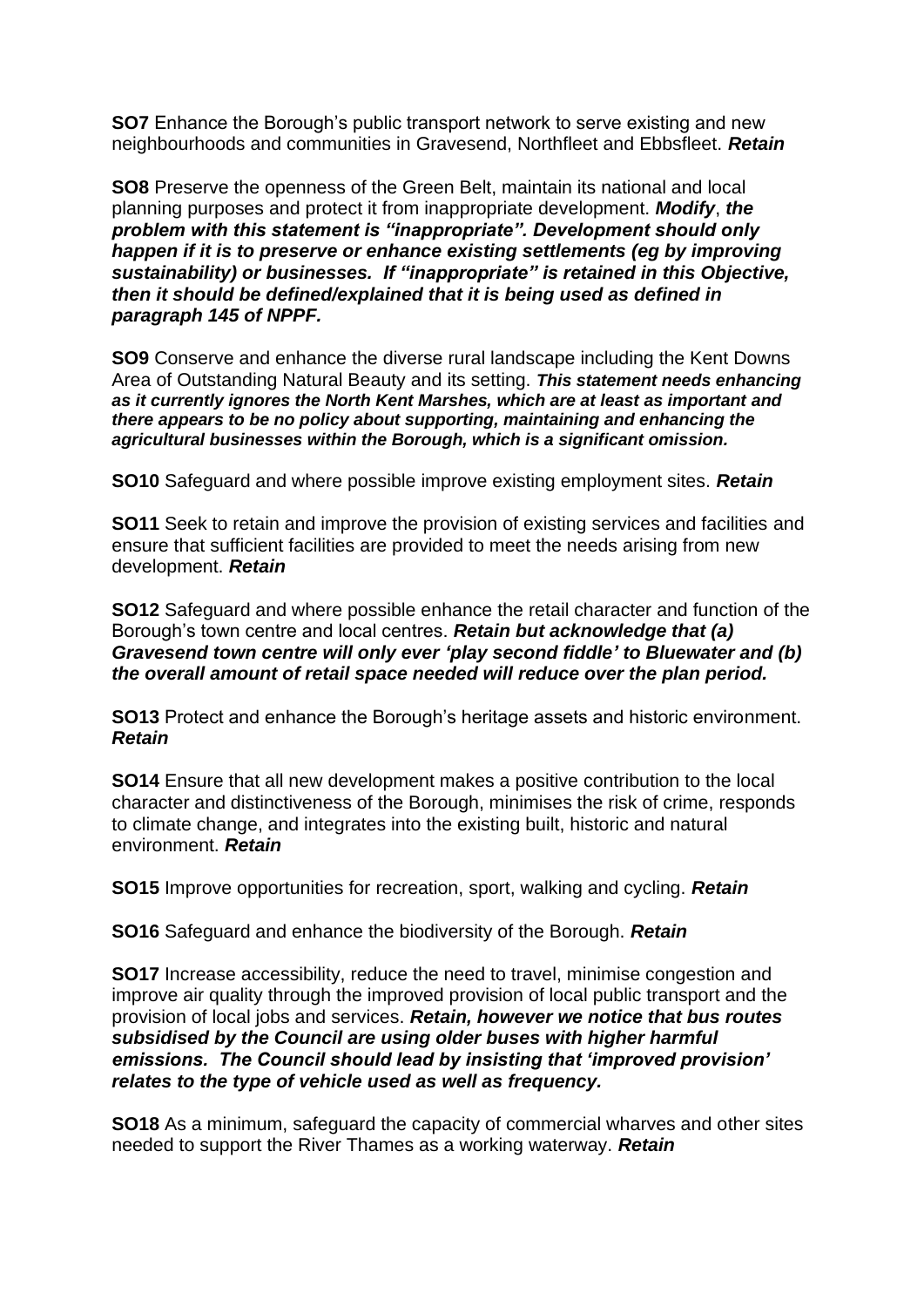#### **Question 4: What would you improve about the Borough as a place to live, work, shop and undertake leisure activities? (Please explain your answer by providing additional detail where possible)**

*Encourage independent traders, improve the vitality of the town centre by ensuring that shops are clustered together rather than spread out as they are at present. A lot of empty buildings and charity shops detract from the town centre and owners should be encouraged to bring them into an economically active use. Also, car parking charges in the town centre encourage shopping activity elsewhere.*

*There should be more and better studies on air quality which has been totally ignored in this consultation. This should not just consider emissions from internal combustion engines but particulates from tyres, brakes etc (often higher from electric vehicles).*

*The rural parishes, and Istead Rise and Chalk, should have their biodiversity increased to encourage pollinators and other flora and fauna, in accordance with national policies and those of Kent County Council. Narrow corridors are not necessarily appropriate as wildlife tends to require food and other resources within a certain radius of its nest and not a linier corridor.*

**Question 5: Should the Local Plan Partial Review's housing requirement follow the Government's standard method formula, including taking into account unmet needs from neighbouring authorities?**

*NO* 

#### **Question 6: If your answer is no, please set out why you think this and what different methodology should be used and why?**

*Given that the population growth figures used to determine the government's projected housing needs have not been met as far as Gravesham is concerned and the latest projections are significantly lower than the pre Brexit referendum projections, the future provision of dwellings should reflect the current population growth estimates and not previous estimates which have proved in reality to be ridiculously high, eg even the 2016 estimate for 2020 is for Gravesham to several thousand more residents than it actually has.* 

*Rather than base the estimated housing need on out of date 2014 projections the latest information should be adopted. Expert commentary from Nathaniel Lichfield & Partners (Lichfields) "How many homes? The new Standard Method" published in 2020 [\(https://lichfields.uk/grow-renew-protect-planning-for-the-future/how-many-homes-the-new](https://lichfields.uk/grow-renew-protect-planning-for-the-future/how-many-homes-the-new-standard-method/#section9)[standard-method/#section9\)](https://lichfields.uk/grow-renew-protect-planning-for-the-future/how-many-homes-the-new-standard-method/#section9) suggests that rather than a demand for 655 dwellings a year for the next 16 years the required level to meet inward migration and household formation is only 405 dwellings a year, so 6,480 in total not 10,480. Although the government reconfirmed the target number of 655 dwellings per annum at the same time as publishing its Consultation response on 16 December2020, it describes the number as "*All figures presented are based on data available at the date of publication and should not be considered as definitive for local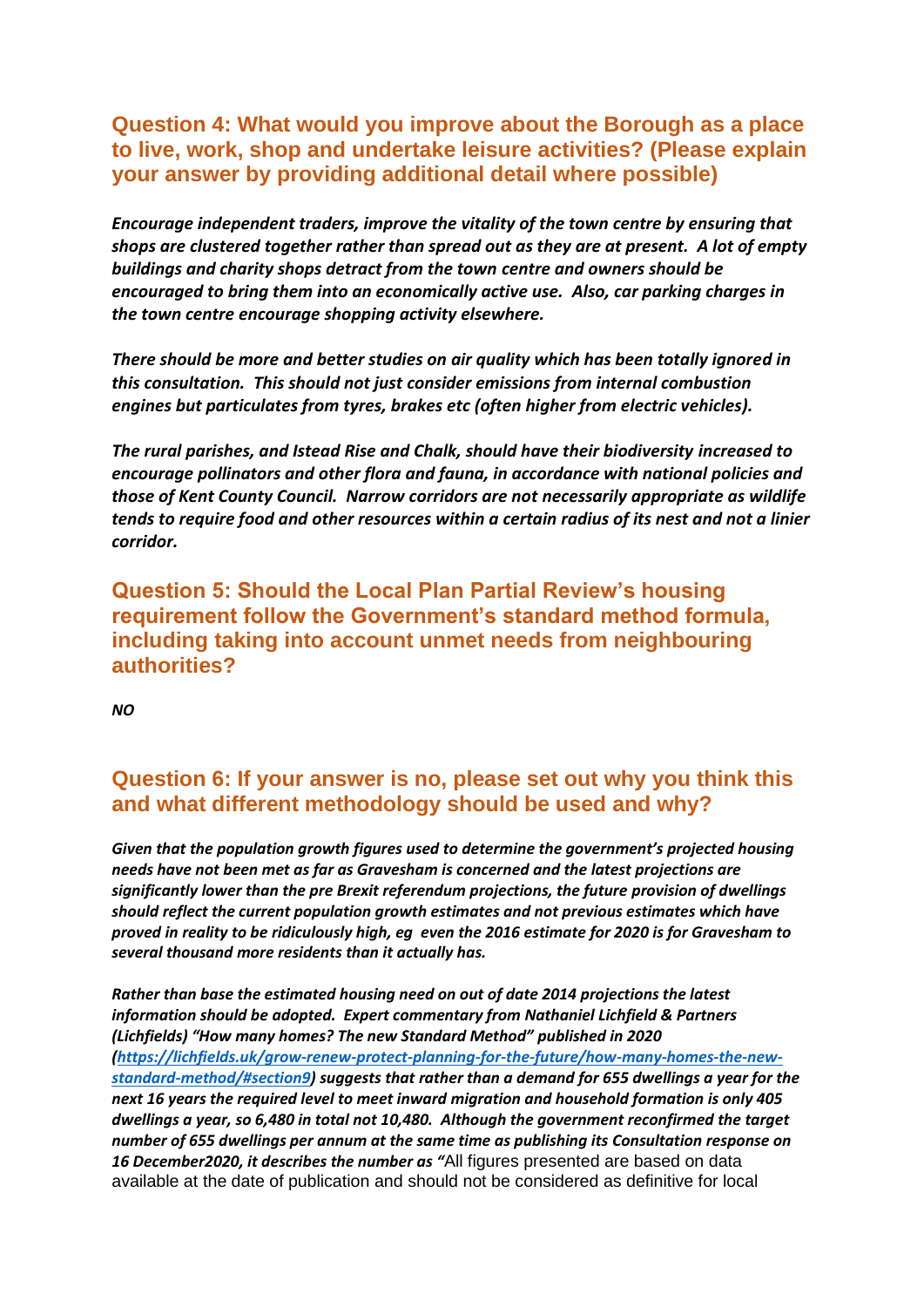planning decision or plan making as the inputs to the standard method are variable and not fixed*."*

*There should not be an automatic assumption that a deficiency in one area should be met by surrounding areas, however given the location of Ebbsfleet straddling Dartford and Gravesham, it is logical that these two planning areas should coordinate and work as a unit in identifying housing need and provision. Please also see our response to Question 27.*

**Question 7: The current Housing Market Area boundary (Figure 7) is based on recorded trends. Do you have any evidence to suggest that the Borough's Housing Market Area may have changed since the Strategic Housing and Economic Needs Assessment was undertaken? If you do, or if you disagree with the boundary set out in Figure 7 please state why and provide evidence to support an alternative boundary.**

*There has always been some fluidity between Dartford, Gravesend and the Medway Towns although the key relationship has been Dartford and Gravesend (and the settlements along the river in between) and in many respects it makes sense to recognise this. However, as stated above, because of Ebbsfleet, there is now much more sense in treating Dartford and Gravesham as one, rather than including Medway. A key purpose of the Green Belt between Gravesend and Strood is to stop 'ribbon development' along the A2, the A226 and the unclassified Lower [Higham/Rochester] Road drawing these two towns together. The gap between Gravesend and Strood is the first significant open area on the Thames frontage east of London. It is a much narrower 'green wedge' north of the A2 than south of it and thus it is much more important that this area of Green Belt is preserved and not developed.*

*Any unmet need in Medway should not be used as an excuse to fill in this key break in the urban area and allow the wider London area to spread east of Gravesend in contravention of a primary purpose of the Green Belt. A primary purpose of the Green Belt is to stop settlements merging, which also suggests that Medway should be treated as a separate housing area.* 

#### **Question 8: Should the Borough Council require developers to specifically meet the needs of specific groups such as the elderly? If the answer is yes, how would this be achieved?**

*The council should ensure that there is a wide range of dwellings provided to meet all types of demand. In doing so it needs to consider the economic viability of proposals eg at Nelson Court values are now 25-30% below the levels of the early sales in 2009. It should also discourage 'vanity' projects such as high rise buildings in situations where the financial considerations do not justify them. It also needs to recognise that 'the Elderly' are not a homogenous whole but as diverse as the rest of the population. Some may be happy in small one bedroom bungalows but others will want larger premises so that they can have family to visit and a garden to maintain. As demonstrated in 2020, both of these can result in significant improvements to mental health (with consequent reduction in demand on NHS and social care services.) Older people do require dwellings with easy access to convenience shopping.*

#### **Question 9: Would you like to see more first homes and homes for older people built across the whole of the Borough?**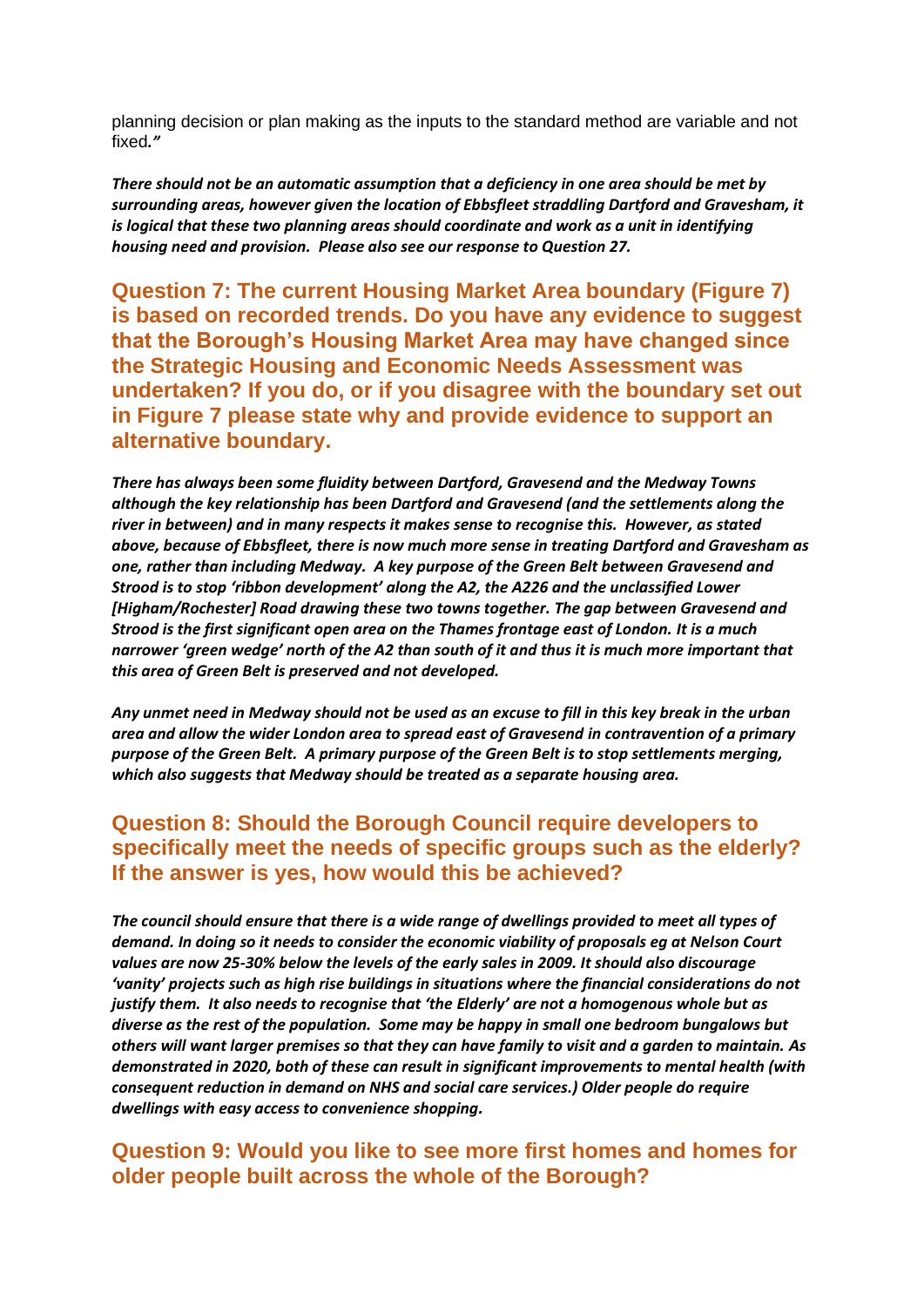*The provision of homes should reflect the demands of residents, not a prescribed set of ratios. See answers to questions 8 and 10*

**Question 10: Should the Borough Council be prescriptive in terms of the mix, size and type of housing that should be delivered in the Borough, or should Borough Council continue to provide flexibility to Developers so that they can respond to changing market demands and economic realities? If the answer is yes, how would this be achieved: a single mix, size and type requirement for all sites or a range of requirements for different categories of site?**

*While government policy has distorted the types of dwellings which have been provided over the last decade, the Council should not try to second guess the proportion of different types of dwellings which will be required over the next decade or two. With more people expected to 'Work From Home' in the coming years, there will need to be an increase in the provision of larger dwellings which afford an 'home' office and/or larger gardens so that a garden room can be installed by an owner if needed.*

**Question 11: Should the existing approach to density standards in the Borough be changed? If it should, what alternative approaches should be considered?**

*The existing standards should remain, although in rural areas, developments should reflect existing density patterns.* 

**Question 12: Should higher density development be sought in close proximity to rural train stations (i.e. Higham, Meopham and Sole Street)?**

*Given that Higham Station is in Lower Higham which is classified under "Other Settlements" in the Adopted Local Plan Core Strategy of September 2014, increased density would be inappropriate.*

**Question 13: Should the Borough Council continue to seek up to 30% of new homes as affordable housing in the urban area and up to 35% of new homes as affordable housing in the rural area? What evidence do you have to support your view?**

*Higham has two recent examples of Affordable housing development both of which are on Green Belt land near the station. The first, Jupp Court is next to the railway station and has no constraints on who may occupy it. While it was claimed this would help those in the village, in fact houses were allocated on a needs basis without regard to any connection with the village (or even Gravesham). The second was associated with the development of the former Chequers public house. Houses here were reserved for those with residency or work connections to the village. As these are both in Lower Higham, neither are near a shop, pub or other facilities.*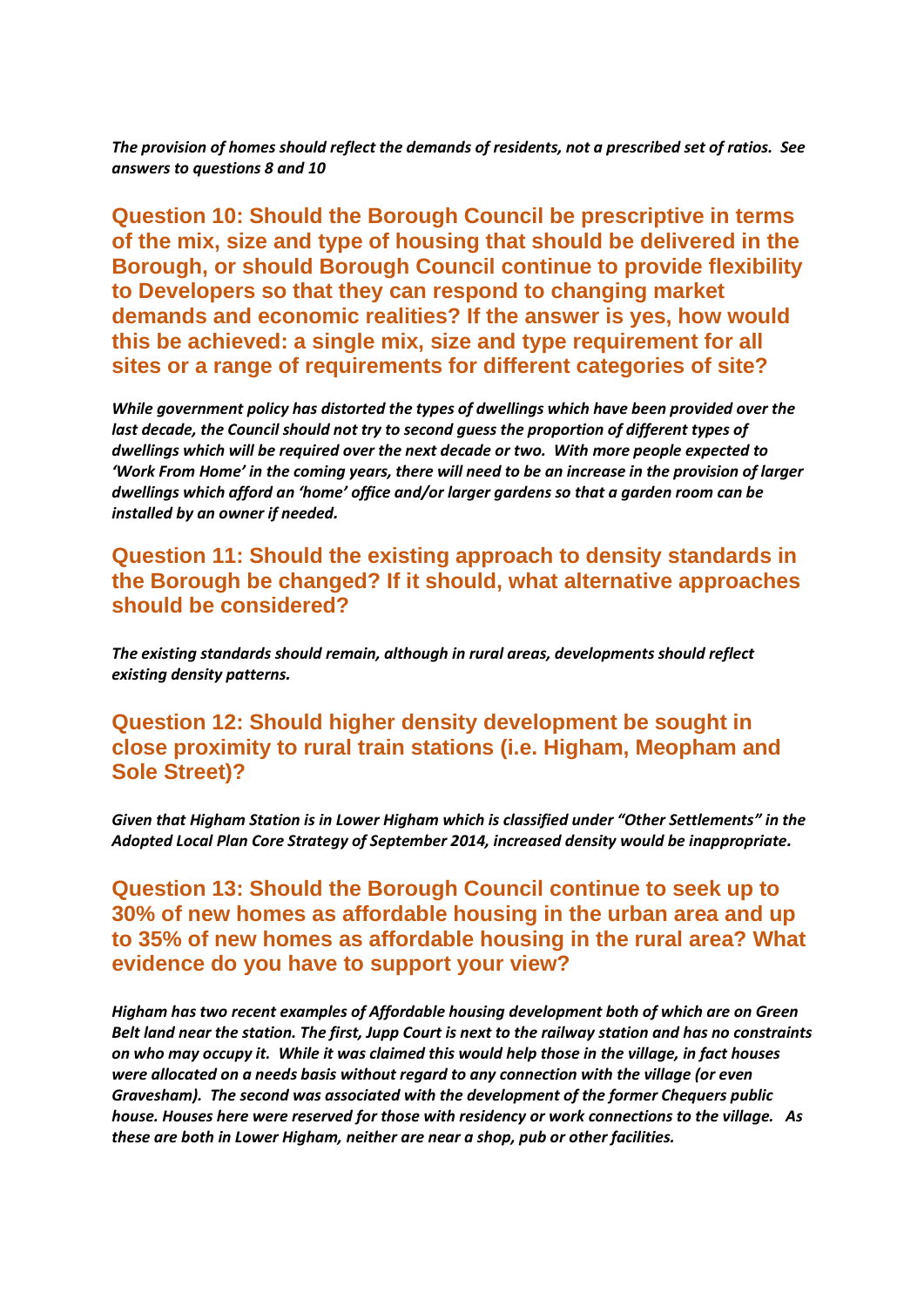#### **Question 14: Should the Core Strategy thresholds for the provision of affordable housing be changed? What evidence do you have to support your view?**

*The current proposals seem about right, although we do not understand the logic in treating the urban area so differently from the rural areas. A lot of local authorities adopt around 30% (eg London). If brownfield sites have a lot of abnormal costs then, based on financial viability, there should be some flexibility to vary the affordable provision.*

#### **Question 15: Should the Borough Council apply the existing affordable housing requirements to Built to Rent schemes?**

*Yes. Build to Rent is not a separate use class and so does not justify any different treatment. Whether part of the provision is provided under covenants binding the land or via a Registered Social Landlord is of lesser import.* 

#### **Question 16: Given the affordability issues in the Borough should a greater mix of sites be identified to boost supply and affordability. With land allocated to also deliver a proportion of the Borough's housing needs on smaller sites?**

*Generally, Affordable Housing should be provided near to settlement facilities and public transport. Smaller developments allow the creation of a mixed community. In addition, this allows the creation of self supporting smaller communities within larger areas, rather than forcing a lot of travel (eg carers may live closer to their clients as a result).*

*The experience of Ebbsfleet seems to be that given the current levels of house prices elsewhere in London and the Home Counties, the current levels of house prices in Gravesham are such that they encourage inward migration. Provision of more dwellings at cheaper levels is unlikely to benefit local residents but increase the level of inward migration, while reducing house prices in London.* 

**Question 17a: How and where should the needs of Gypsy, Traveller and Travelling Showpeople be met in the Borough? For example, should provision be made as part of land allocated in the rural area for housing?**

**Question 17b: Do you agree with the methodology utilised for the recent GTAA and the household need identified? If you do not, please provide alternative evidence**

**Question 17c: How should the need for travellers who do not meet the Planning Definition be met and those whose need could not be quantified i.e. unknown?**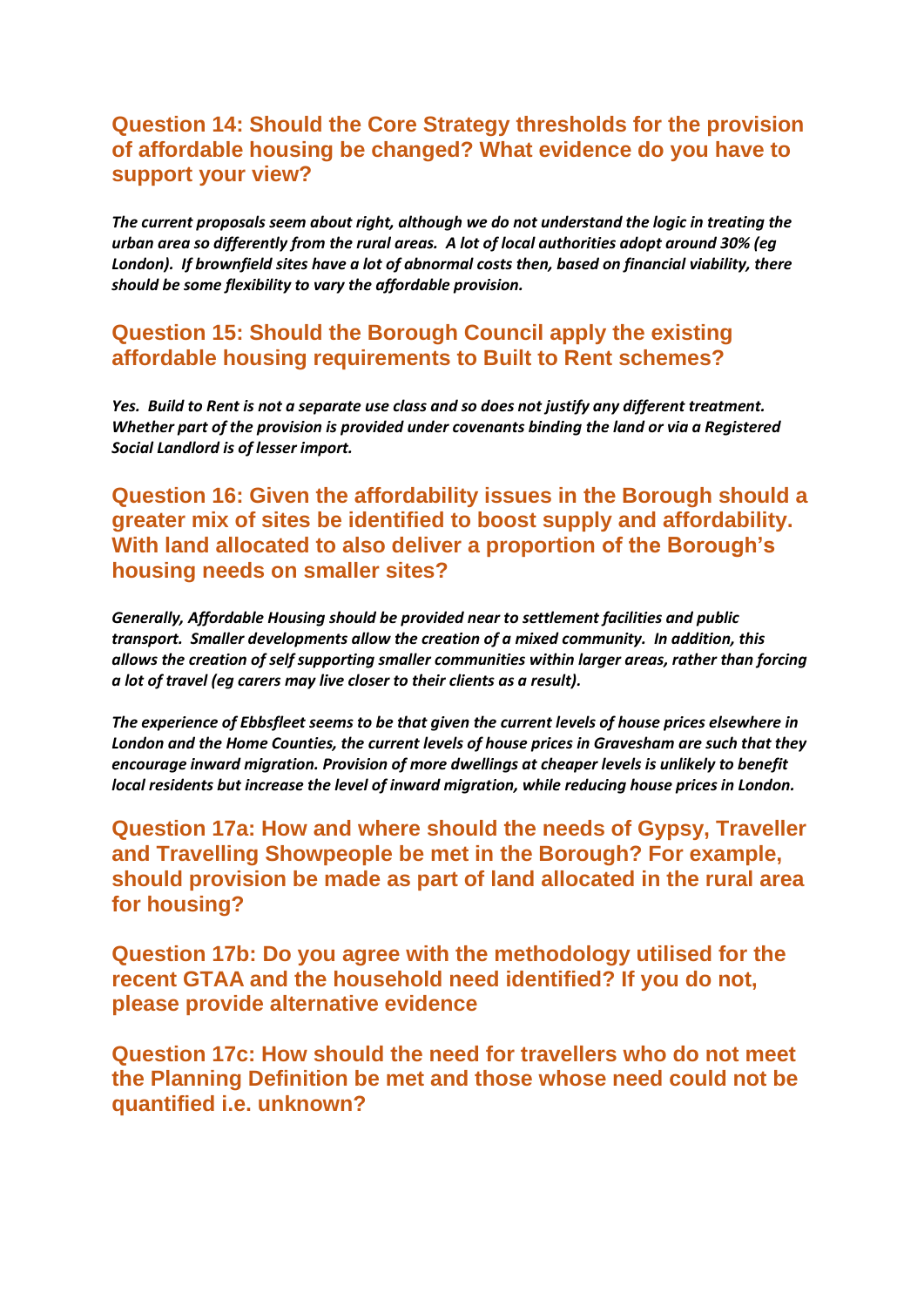#### **Question 18: Should we continue the current approach to protecting existing employment areas? If not, what evidence do you have to support your view?**

*There needs to be proper provision of and allocation of employment land. Given the density of use in the area between the Canal Basin and Denton Wharf, there is obviously an unmet demand for basic surfaced yards and buildings. At present, there appears to be less demand for retail and offices in Gravesend, or indeed elsewhere in London and the South East. It is noticeable that those local authorities which have a higher proportion of their residents in 'office' jobs (whether or not they actually work in an office), tend to have a wealthier population.*

#### **Question 19: Should we be allocating more land to meet the Borough's employment needs and to attract greater investment to the Borough, to try to ensure that for every 16-64 year old resident in the Borough there is a job opportunity available?**

*This question and the next few seem to imply that there are 'Good' and 'Bad' jobs. Gravesham should ensure that there is sufficient land to meet demand, whether this is to undertake activities similar to those in Wharf Road, or Lidl's distribution warehouse, Kimberley Clark's factory or offices in the town centre is immaterial. Given that for more than a century, people have commuted from Gravesend to London, as well as other, nearer locations, such as Dartford Borough Council's area or Essex, it is unrealistic to expect all those who live in the Borough to work in the Borough, which leads to a myopic, introspective community.* 

*The Council should investigate the provision of a business hub in accordance with government policy.*

#### **Question 20: What provisions should be made to promote micro and small businesses in the Borough and to encourage people to work from home?**

*There is already some provision of small office provision in the Borough, eg Kent Space at Springhead and the upper parts of retail units could also become available, however this needs to be of sufficient quality and not just low grade upper rooms in Victorian buildings.*

*To facilitate the increasing trend towards Working From Home, at least several days a week, dwellings need to be large enough to have a suitable office space and/or gardens need to be large enough to incorporate a suitable timber room for such a use. The Council also need to work with providers to ensure that mobile phone and broadband services are provided to the highest standard throughout the Borough.*

#### **Question 21: Should the Local Plan be making provision for greater and better paid job opportunities for all residents and especially lower paid female residents of the Borough?**

*A lot of traditional part time employment opportunities which are often taken by female residents have traditionally been in the retail, leisure and hospitality and care sectors all of which at this*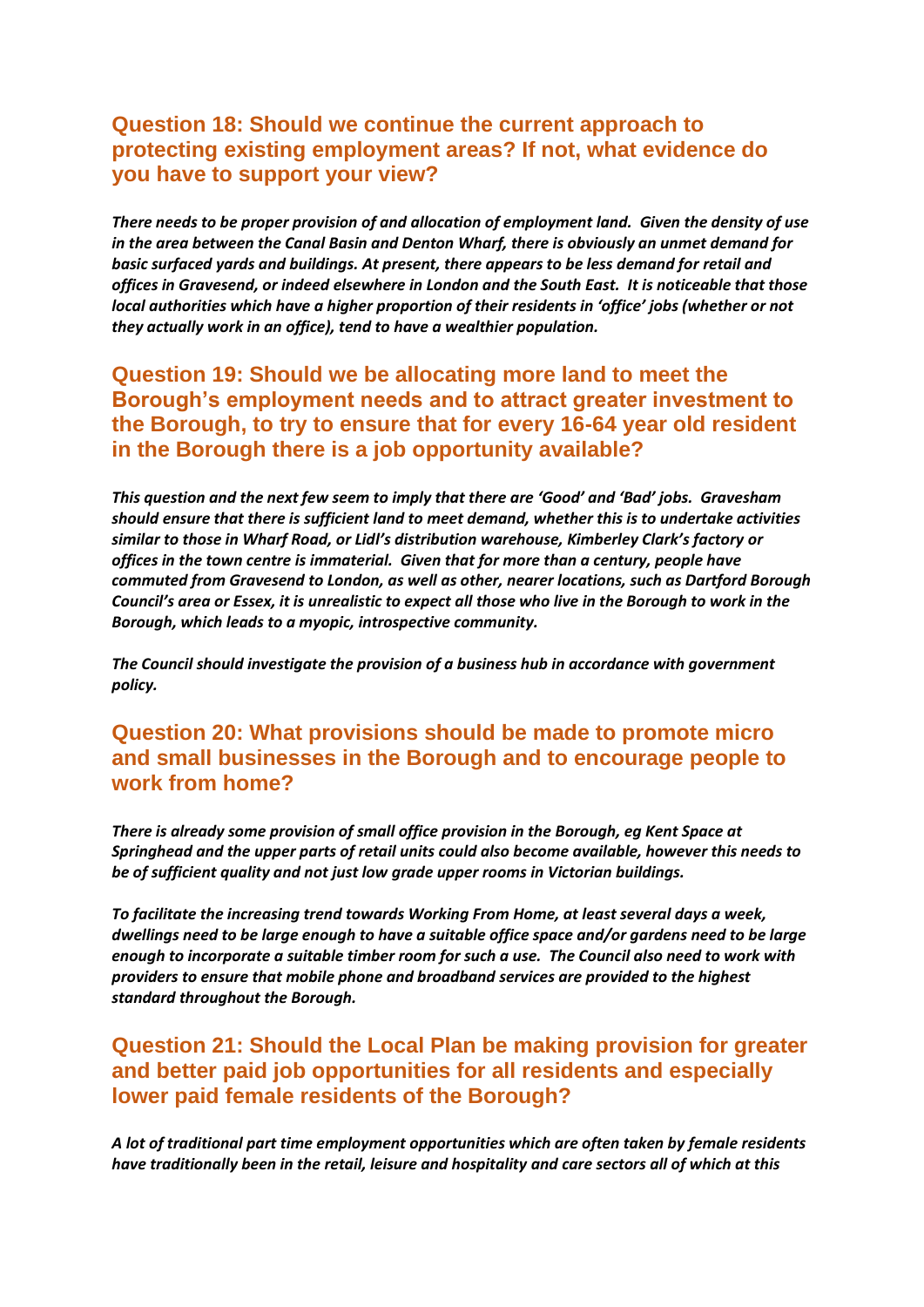*time are going through fundament change. GBC should be working with Locate in Kent and the Ebbsfleet Development Corporation to attract higher paid jobs. However, this will also require suitable housing for those working in such jobs, which is likely to mean more executive housing than currently provided.*

#### **Question 22: What measures should be undertaken to reduce levels of out commuting?**

*As stated above 'Out commuting' has been a feature of Gravesend for over a century. The current level of house prices seems to be encouraging inward migration by those working in, or closer to, central London which means that it increases out commuting. The only way to reduce out commuting is to encourage those employing higher paid workers into the borough. To the extent that workers earn money elsewhere and then spend it within Gravesham improves the local economy. Gravesham's economy is currently supported by out commuting, without which it would be much poorer.*

#### **Question 23: Should the Borough Council continue to focus retail, leisure and recreation growth towards Gravesend Town Centre, are there any areas of the Borough in need of retail and leisure floorspace to support the local area and sustainability?**

*Yes. The Council should focus non local, convenience, shopping in the town centre as well as some hospitality activities.* 

*The Council should recognise the increasing move to online expenditure and although total expenditure may increase the amount spent in physical stores is declining. The closure, liquidation and major changes to a lot of large retailers in 2020, building on a trend that started several years ago, shows how much retail activity has moved online (currently between 25 and 35% depending on the month) (including food retail which is only 10%) as does the amount of surplus space there is within shopping areas. The dramatic fall in rental levels also points to a fundamental lack of demand. The policies in the Part 2 document relating to the town centre need rewriting to reflect current reality and government policy as set out in the NPPF.*

#### **Question 24: In light of the Government's changes to the Use Class Order and Permitted Development Rights, should the retail core of Gravesend Town Centre be protected, or should it be diversified to encourage a greater range of uses?**

*The retail area and the town centre in general should be allowed and encouraged to transform into something which meets the needs of current and future generations and not be anchored to the outdated historic needs, which are no longer relevant. Stopping buildings being used for their most economically beneficial use only deters business from locating in the Borough and leaves the so called protected area as a poor quality, deteriorating environment discouraging visitors. This means that it can be anticipated that the provision of physical shops should be reduced and other uses encouraged, including conversion to residential. The changes to the Use Classes Order appear to be designed to encourage a lot of deteriorating or stagnant town centres to transform into vibrant locations again. Some shopping centre of similar age to the St Georges Centre and Thamesgate are already being demolished because of the changing retail environment.*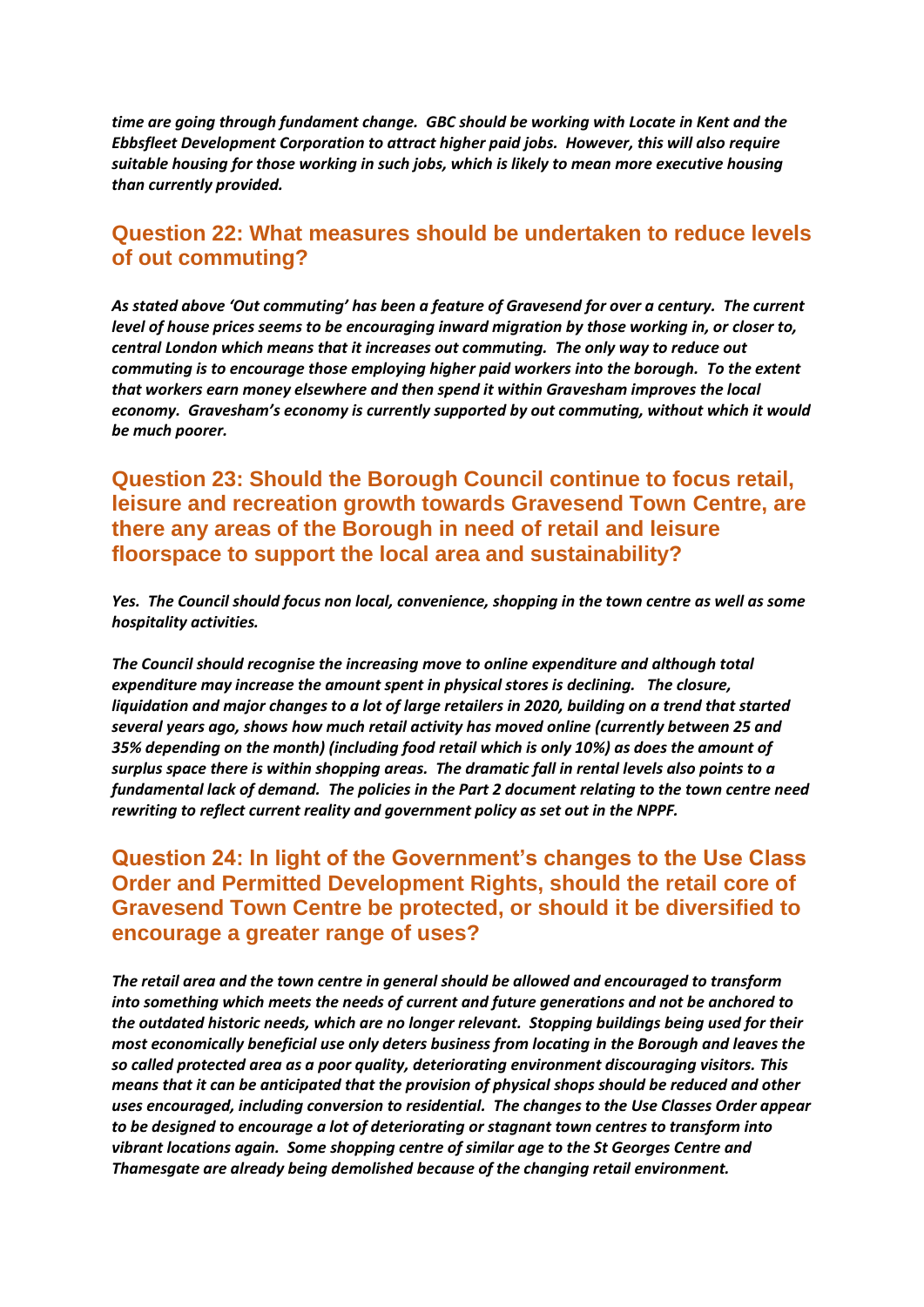*The Council should be planning for Parrock Street and all buildings east of Parrock Street to cease to be retail and similarly no town centre retail south of the railway line or west of Darnley Road. The High Street north of the Old Town Hall also should cease to be retail. It is likely that this will still result in an over provision of Town Centre accommodation and further reductions will be necessary. Hospitality and leisure cannot be expected to take up all the released space. A lot of the current buildings in this area are not suitable for use as offices.*

#### **Question 25: Is the Borough Council's revised settlement hierarchy approach suitable? Please provide details.**

*We disagree with the reclassification of Lower Higham from being in the former "Other Settlement" category to being merged with Higham (Upshire) and both becoming a "Larger Villages". Lower Higham is much more rural in nature. We also object to Meopham Green and Hook Green Meopham being merged to a single settlement. We believe that the 2014 settlement classifications and boundaries are robust and should be respected. The redefining of these settlements as proposed is against the national policy as set out in NPPF.*

*Redrawing of Settlement boundaries should be limited and only relate to existing buildings, not potential development sites.* 

#### **Question 26: Are we right not to consider how the changes in technology impact of the sustainability of rural settlements? Or should we update how we assess settlement sustainability?**

*We do not think that the Council should adopt policies which actively detract from some settlements, effectively allowing them to 'wither on the vine'. While it might be appropriate because of the road network to restrict development in say Luddesdown or Harvel, other locations are not so constrained and, from a sustainability point of view, might benefit from some development. Mobile telephone coverage and broadband speeds are key considerations for a lot of residents and potential residents when making house choices and should be factored in when considering suitability of settlements. The Council should be working with providers to enhance the current provision.*

#### **Question 27: Should the housing requirement for the Borough be broken down so we can understand the specific individual housing need requirements for the urban area, parishes and Istead Rise?**

*Yes. Housing needs to be provided where it is needed and not randomly located forcing additional commuting, family dislocation etc. However, purely based on projected increase in resident population and the study by Lichfields referred to above, there is more than sufficient capacity within the urban area, without the need to develop any Green Belt sites.*

*In "Government response to the local housing need proposals in changes to the current planning system" document published on 16 December 2020, the government states "we heard suggestions in the consultation that in some places the numbers produced by the standard method pose a risk to protected landscapes and Green Belt. We should be clear that meeting housing need is never a reason to cause unacceptable harm to such places" and then goes on to say "A number of the concerns we have heard showed some*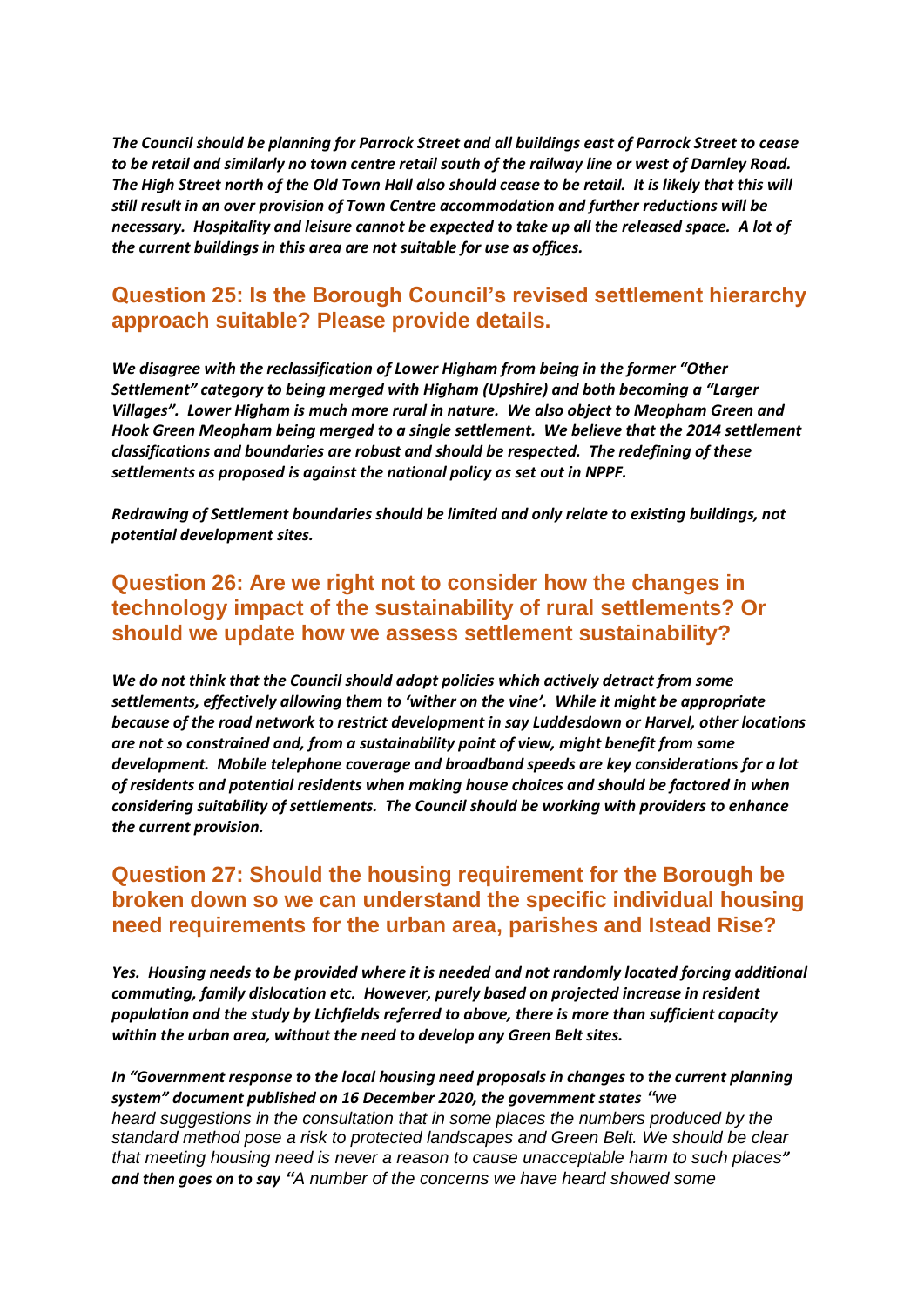*misunderstanding about what was being proposed". Then expanding on this point, it says "Many respondents to the consultation were concerned that the 'targets' provided by the standard method were not appropriate for individual local authority areas. Within the current planning system the standard method does not present a 'target' in plan-making, but instead provides a starting point for determining the level of need for the area, and it is only after consideration of this, alongside what constraints areas face, such as the Green Belt, and the land that is actually available for development, that the decision on how many homes should be planned for is made. It does not override other planning policies, including the protections set out in [Paragraph 11b of the NPPF](https://www.gov.uk/guidance/national-planning-policy-framework/2-achieving-sustainable-development#para011) or our strong protections for the Green Belt. It is for local authorities to determine precisely how many homes to plan for and where those homes most appropriately located. In doing this they should take into account their local circumstances and constraints"*

*Based on the above it would appear that by proposing to build on the Green Belt, Gravesham Borough Council, like "many respondents" have taken the previous numbers from the government as a mandatory "target" and not as an advisory starting point, which then needs to be adjusted based on other factors. Any proposals affecting the Green Belt should strictly follow the provisions of paragraph 145 of the NPPF.*

**Question 28: Which redistribution approach do you consider to be the most effective (A, B, C or D)? Are there any alternative approaches that should be considered?**

*Should any development within the existing Green Belt be necessary, the focus should be on option D, ensuring that the least amount of Green Belt land is taken and that all existing settlements are sustainable.*

*In addition, the distribution should also take into account the infrastructure outside the urban area. Rural roads are busy and often congested with vehicles only able to pass at specific points often requiring vehicles to partially or wholly to leave the surfaced area, sewers overflow, electricity supplies fail periodically. This all needs to be taken into account in assessing suitability.* 

#### **Question 29: Do you support the formation of Neighbourhood plans, should the council encourage their establishment by local communities? If yes should the council actively help with this?**

*Communities can only prepare Plans in the detail needed with the full financial support; and help with specialist expertise and specialist studies at a Borough level, which would need to be commissioned by Gravesham Borough Council. The provision of Neighbourhood Plans should not be seen as a cost cutting exercise by Gravesham Borough Council, indeed the cost of preparing Neighbourhood Plans as well as a Borough wide Plan can be expected to be more costly than just a Local Plan. The full costs of the Neighbourhood Plans should be a Borough Council cost.*

#### **Question 30: Do you agree with these criteria? Are there any changes or additional criteria that you consider we should take into account?**

*We disagree with the criteria set out at 1.9.13. The Local Plan should strictly follow the purposes of the Green Belt in the National Planning Policy Framework (NPPF) as set out at paragraph 134 and the definition of inappropriate development set out in paragraph 145. The primary purposes*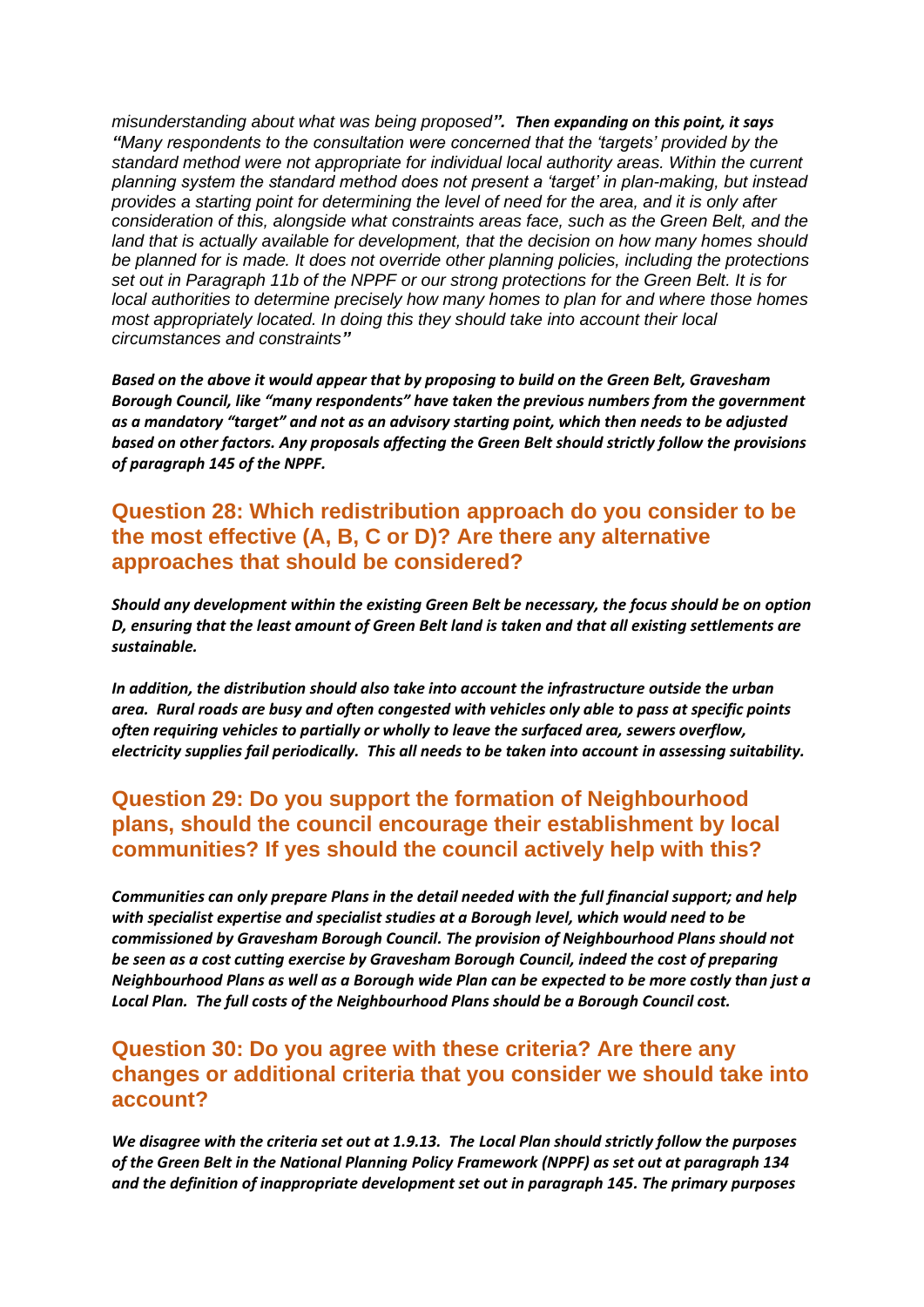*of the Green Belt are to stop urban sprawl and the merging of settlements, safeguarding the countryside from encroachment and assisting urban regeneration by encouraging the redevelopment of brownfield land. The Green Belt sites within Higham are also Grade 1 and 2 agricultural land which under national policy should be preserved from development.*

*GBC should follow the provisions of the response document of 16 December as highlighted in Question 27 and respect the constraints created by the Green Belt.*

*Redrawing of Settlement boundaries should be limited and only relate to existing buildings, not potential development sites.* 

*We strongly disagree with the Proposed Policy AG1 insofar as it allows the Council to allocate high grade agricultural land as a Development Site and thus be exempt from the policy. As stated above, the preservation of high quality Agricultural land is of national importance and the Local Plan and its policies need to reflect that.*

#### **Question 31: Should the Council continue with the Local Plan Core Strategy's existing approach of ensuring existing settlements do not merge? If not, why?**

*Yes and this should relate to the 2014 settlement boundaries, in order to stop the urbanisation of the rural area and to comply in all respects with the requirements and provisions of NPPF.* 

#### **Question 32: Do you have any views in relation to the sites identified in meeting the Borough's needs so far?**

*We only feel competent to comment on those sites within Higham parish or which abut the parish boundary. We believe that, in accordance with national policies, the highest grades of agricultural land should remain in agriculture to help feed the UK population and or grow biological crops. The map of England showing the land classifications on the DEFRA part of the government website shows that the agricultural classifications of Grade 1 and Grade 2 form a relatively small part of the total agricultural area of the UK. The Green Belt study prepared for GBC ignored the quality of the land for agricultural purposes, which seem to be an omission. All agricultural land within Higham which has been identified as potential development sites is classified as Grade 1 or Grade 2. In addition, development of these sites would be harmful to wildlife and pollinators contrary to Kent County Council's policies. These sites are important in creating a distinct green gap between Gravesend and Medway, which should be strictly maintained in accordance with NPPF as stated above.*

*While on a proportionate basis in Table 18, Higham is shown as being 19.55% of the rural area, the proposals more than double the number of dwellings in the parish, demonstrating the irrationality of the proposals.*

*GBS -K Land between A2, Watling Street and A226, Gravesend Road incorporating the Three Crutches. As well as destroying existing sports facilities, the site effectively joins Strood with the outskirts of Higham village. The development of this land has been identified as causing a high degree of harm in the Council's own report prepared by LUC "Gravesham Stage 2 Green Belt Study" August 2020. The land forms part of the Higham Agricultural Farmland in the Gravesham Landscape Character Appraisal of 2009 and is Grade 1 farmland. The development of this land*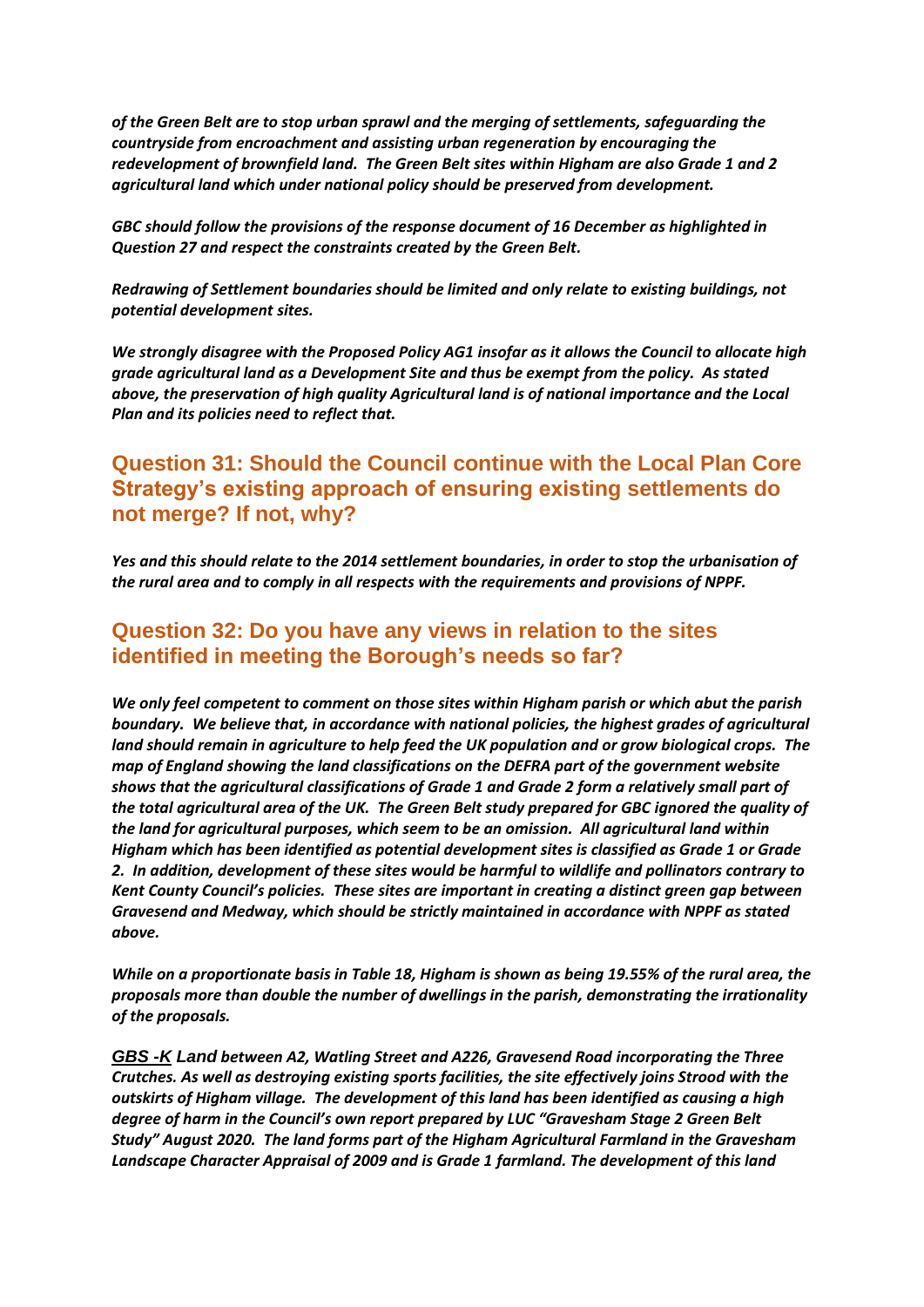*would effectively remove the green gap between Higham and Strood and join the settlements, in contravention of national policy.*

*GBS – T Recreation ground and adjoining field. The development of this site is inappropriate. The Council's policies as set out are to improve and enhance sports facilities (SO15) not to build on them. Within the Green Belt Study, the development of this field is classified as causing High levels of Harm. The land forms part of the Higham Agricultural Farmland and is Grade 1 and 2 agricultural land. Development of this site would cause increase in traffic on the already congested School Lane with access opposite or in close proximity to the Primary School. This site would join the two settlements of Higham and Lower Higham contrary to a primary purpose of the Green Belt. The shops and pubs in Lower Higham have been closed and redeveloped over the last 20 years. There is insufficient utility provision to service the development as evidenced by the overflowing sewer. Higham school would need expanding to cope with additional pupils and the health centre would need expanding to cope with the additional residents. The road network is insufficient to cope with any extra traffic generated.*

*GBS – W Land between School Lane and Taylors Lane. Again, this development would join Higham and Lower Higham resulting in a merging of these two distinct settlements. The road access via Taylors Lane is insufficient and there are few opportunities to access this land via School Lane as it is mostly back land. The widening of the northern end of Taylors Lane and the provision of sightlines would involve the demolition of existing dwellings. There is insufficient provision of utilities and other services in this location and any development would also require expansion of the school and health centre. The development would harm the setting of the Grade II Listed Higham Hall and Higham Hall Barn. The land is part of the Higham Agricultural Farmland and is Grade 1 and 2 Agricultural land. Development of most of this area is described as causing High levels of harm with the already developed areas and their vicinity given a Moderate harm rating. The southern parcel of this site is elevated on a ridge and any development of this portion would be intrusive on the skyline. The shops and pubs in Lower Higham have been closed and redeveloped over the last 20 years. Apart from the existing traffic congestion in the centre of Higham, the junctions of Taylors Lane and School Lane and then School Lane with Forge Lane and Villa Road could not cope with the traffic from an additional 335 dwellings which the proposed development of these two School Lane sites is claimed to produce. There can be no assumption that most residents would travel by train to London or elsewhere (which would also be against other parts of this Local Plan Partial Review) and the current bus service is intermittent and does not go direct to likely employment areas with the first bus from Higham at 8am, a later bus at 9:30 and the last bus leaving Gravesend at 15:55. Developing in the village will increase vehicle traffic and detract from the Council's laudable aims concerning climate change.*

*GBS – C Buckland Farmyard and adjoining land. The farm buildings are and have been let out as commercial units for small businesses. This use should not be terminated until alternative accommodation is provided in the immediate vicinity. The land is in the Green Belt and although development of part is describe as forming only Low Moderate harm to the Green Belt (presumably because part of it is already developed and used by business) the adjoining Green Belt area to the west of the farmyard is described as suffering Moderate High harm were it to be developed due to the relationship with the farmland beyond. This area is also part of the Higham Agricultural Farmland area, Provision should be made for relocating businesses to alternative accommodation in the immediate vicinity before any development of the farmyard is consented. It is important to keep the existing uses of this area as they represent a transitioning of the built up area to the rural area and if this site is developed it is likely that this transitional zone would just move west. The shops and pubs in Lower Higham have been closed and redeveloped over the last 20 years. This development would use the same roads as set out above and add an additional 40*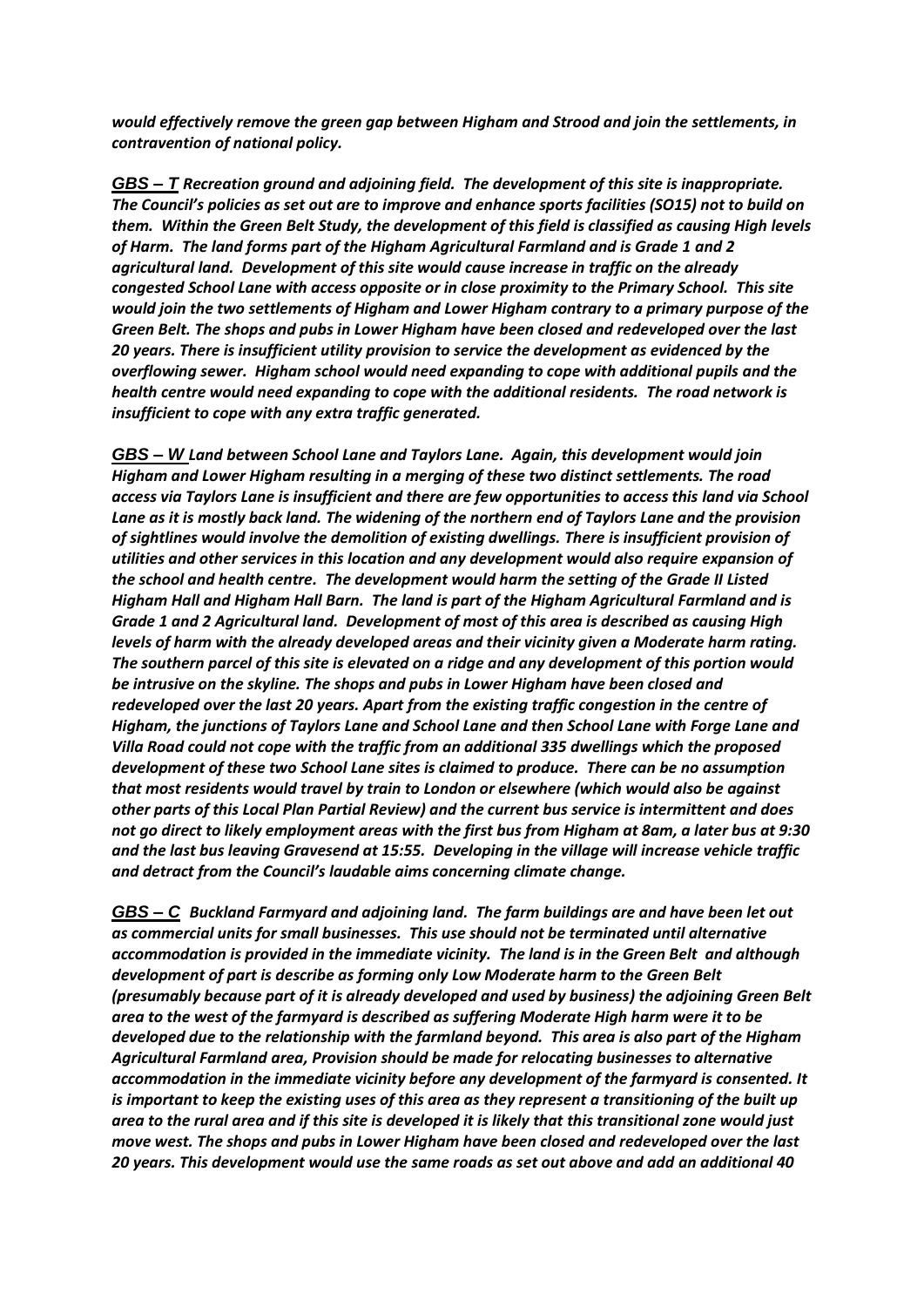*dwellings to the total increase in traffic generators. It cannot be assumed that residents of these new dwellings would use the train to travel.* 

*GB147 Land at Canal Road. This site is on the narrowest part of Canal Road where the road ramps down from the level of the railway overbridge in Chequers Street to the level of the marshes. Its development is described in the Green Belt study as preventing the encroachment of the settlement into the countryside. This site has the former boys club on part of it and also formed part of a smallholding over several decades, the site has been reclaimed by nature and significant ecological studies should be undertaken before any development potential can be quantified. The shops and pubs in Lower Higham have been closed and redeveloped over the last 20 years. Canal Road is a No Through Road and the only access is via the already congested junction it makes with Church Street, Chequers Street and Lower Rochester Road.* 

*GB 80 Land at Walmers Avenue. This is described in the Green Belt study as having a strong visual relationship with the adjoining open countryside. Although on the parish boundary with Shorne, it would effectively be an extension to Higham (as is the remainder of the Hollytree Drive area which used to be part of Shorne). Any development would not aid the sustainability of Shorne but would rely on the infrastructure of Higham, putting pressure on the utilities and infrastructure in the village including the school and doctor's surgery. The Green Belt study states that development of this site would weaken the integrity of the existing gap between Higham and Lower Shorne.*

#### **Question 33: Are there any alternative approaches that the Council should consider?**

*If the Council adopted the latest population growth predictions, there would be no need for substantial development in the Green Belt contrary to the policy clarified by the government on the 16 December. Rather than pandering to developers, the Council should ensure that the existing Brownfield sites within the urban area are developed first in accordance with National Planning Policy Framework paragraph 134.*

#### **Question 34: Should the Council be more specific in relation to defining the Open Spaces that are protected and be more specific regarding future provision?**

*Yes. We find it perverse that the Council will not list sites in the Green Belt as being 'Open Spaces' due to their already protected status, while simultaneously promoting the removal of some such sites from the Green Belt and thus leaving them with no protection whatsoever.*

#### **Question 35: Should the Council designate local green spaces? Do you agree with the local green space criteria identified?**

*Yes. The NPPF framework as set out in paragraph 1.10.3 of the consultation document are the minimum requirements and should not be further constrained as suggested in 1.10.6*

#### **Question 36: Are there any additional sites that should be considered for local green space designation through the plan**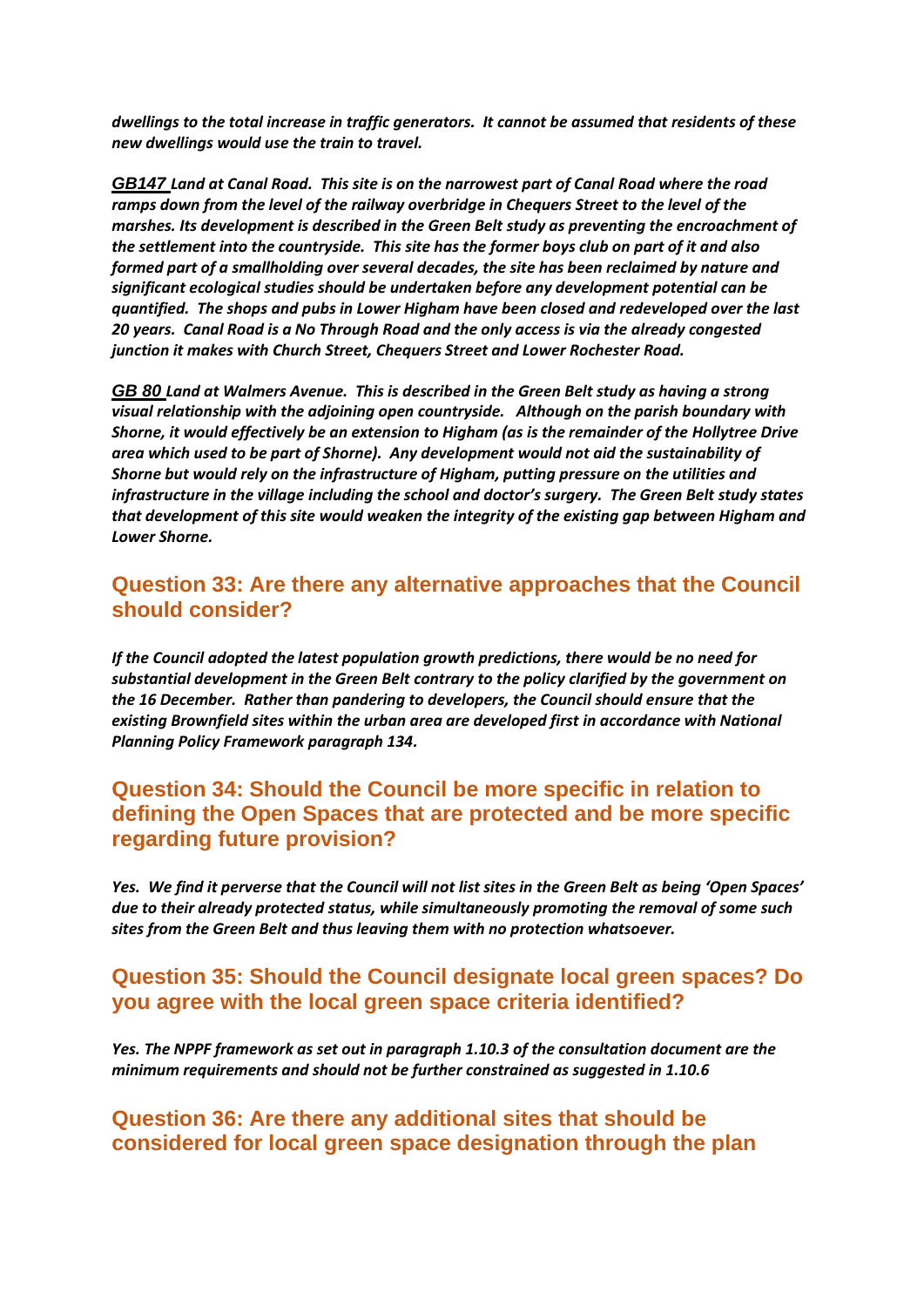#### **making process? If yes, please see Appendix 2 for further information on how to nominate a site.**

*Higham Recreation Ground should be classified as a Green Space as it provides recreational facilities as a sports pitch and multipurpose hard surface courts plus a children's play area. It is inappropriate to take this space and develop it for housing.*

#### **Question 37: What particular pressures do you experience in relation to existing infrastructure, please provide details such as type of infrastructure and location?**

#### *We can only comment on Higham.*

*The doctor's surgery/health centre is part of a group with Cliffe, Cliffe Woods and Wainscott. Parishioners often find themselves directed to one of these other surgeries rather than being able to see a doctor or nurse within the village centre.*

*We have mentioned above the overflowing sewer. Some parts of the village do not have mains sewers.*

*We suffer frequent burst water mains in various parts of the village.*

*Currently, all electricity supply within the village, except for post war developments, is provided by overhead power lines. There will need to be significant upgrading of this supply before any development can happen with the village. Several times a year, parts of the village suffer power outages because of failures in the overhead network.*

*We have no information as to any unused capacity within the existing water and gas supply pipework.*

*Large parts of the village still have very slow broadband provision and low signal quality for 4G networks.*

*Bus services are poor and more so in school holidays, except along the A226.* 

*With the transfer of the train provision to Thameslink from Southeastern, the journey times to London have significantly lengthened, which can be mitigated at times by changing at Gravesend or Dartford. But even so still providing a worse service than previously.*

*The road system is at capacity in the middle of the village, exacerbated by HGVs using it as a 'rat run'. Traffic studies for recent planning applications for developments in Cliffe Woods state that they will result in more traffic through Higham, as does the traffic study for the Lower Thames Crossing. This study also indicates an increase in traffic on the A226.*

*The primary school is full and not able to take all applicants. When moving into the village new residents find that they have to send their children elsewhere until a space becomes available. There are no secondary schools available except those connected by special school bus services.*

#### **Question 38: Do you agree with the Council's approach in working with infrastructure providers and other partners to ensure infrastructure is delivered to adequately meet the needs and mitigate the impacts of new development?**

*Infrastructure as defined in the consultation document should be significantly improved prior to any dwellings being developed. Healthcare should not be limited to doctors' surgeries but also to the capacity and need for the expansion of Gravesend hospital. With 10,000 plus dwellings at Ebbsfleet, and the development of Northfleet Embankment and other areas, Darent Valley Hospital will become ever more overcrowded. The local Councils and NHS should work together to improve hospital provision and other NHS services before significant development takes place in*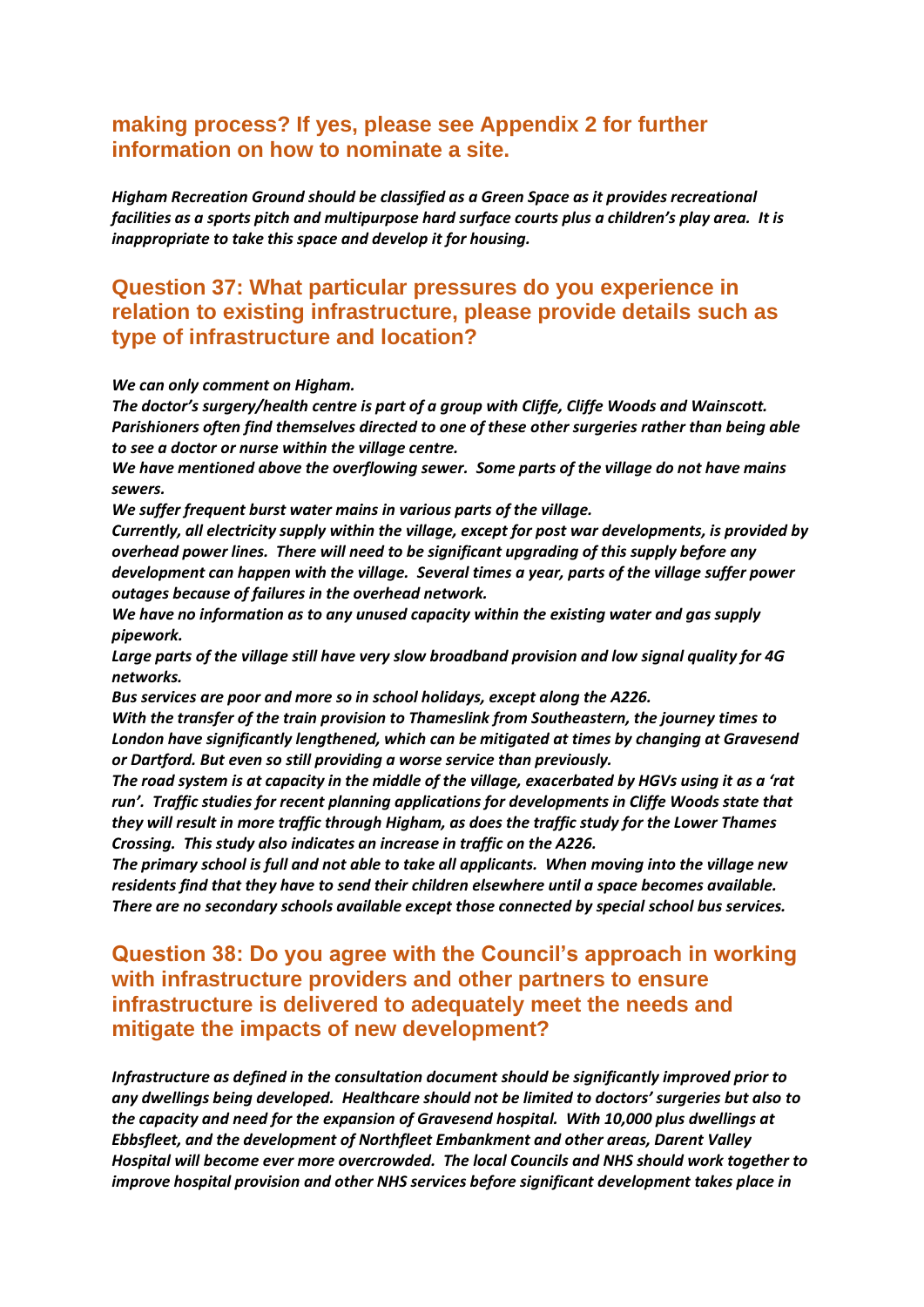*Gravesham. Gravesend hospital is much better serviced by train and bus, being in a town centre, rather than a car dependent location such as Darent Valley, and so is more sustainable. The Consultation document makes no reference to improving/increasing school capacity and the location of such increased capacity, which is obviously required, given that schools are currently full.*

#### **Question 39: Do you agree that the Council should be addressing the Climate Change emergency proactively? If not, why not and what are the risks involved in not taking suitable action at this stage?**

*The Council should ensure that all dwellings have 2 electric car charging points, unless they are one bedroom units and that new developments meet other low carbon criteria, eg LED streetlights. New dwellings should have solar panels and meet the national insulation and energy efficiency criteria. When encouraging upgrading the energy efficiency of existing dwellings, installing double glazing in wooden window frames for instance should take precedence over Conservation/historic considerations, as should the installation of solar panels. Older dwellings tend to be the least energy efficient and without upgrading those in Conservation Areas, the laudable aspirations of the Council (and the government) cannot be met.*

*Electric charging points should be provided for those relying upon on street parking.*

*The Council should replant trees along roads in the urban area, eg Portland Avenue has lost most of its trees, as has Lower Higham Road, Chalk and other roads with sufficiently wide pavements should have trees added, even if they have not previously been planted.*

*Main roads should have dedicated cycleways not just random white lines creating narrow 'lanes'. As examples there should be a separate cycleway alongside the A226, the joint use pedestrian and cycle path pavements in various parts of Gravesham should be separated for the safety of users*

#### **Question 40: Should the Council make provision for large-scale renewable energy generation? The Borough has recognised wind resource, would you welcome wind turbines?**

*We believe, given the nature of the Green Belt within the Borough that the installation of large wind turbines is inappropriate. It would cause major disruption to the existing RAMSAR and SSSI on the marshes and totally detract from the AONB. Given the large amount of grade 1 and 2 agricultural land in the Borough, the AONB, SSSIs, and RAMSAR sites, we do not believe that a solar farm would be suitable either.*

*However, linked to a source of energy such as an estuary windfarm, the borough is ideally suited as a location to generate hydrogen for use as a substitute fuel. Given the existing pipelines from the northern shore of the estuary, fuel produced could be distributed to the Midlands and North of England.*

**Question 41: Should the Council require new development to accord with an energy hierarchy, which in order of importance seeks to minimise energy demand, maximise energy efficiency,**